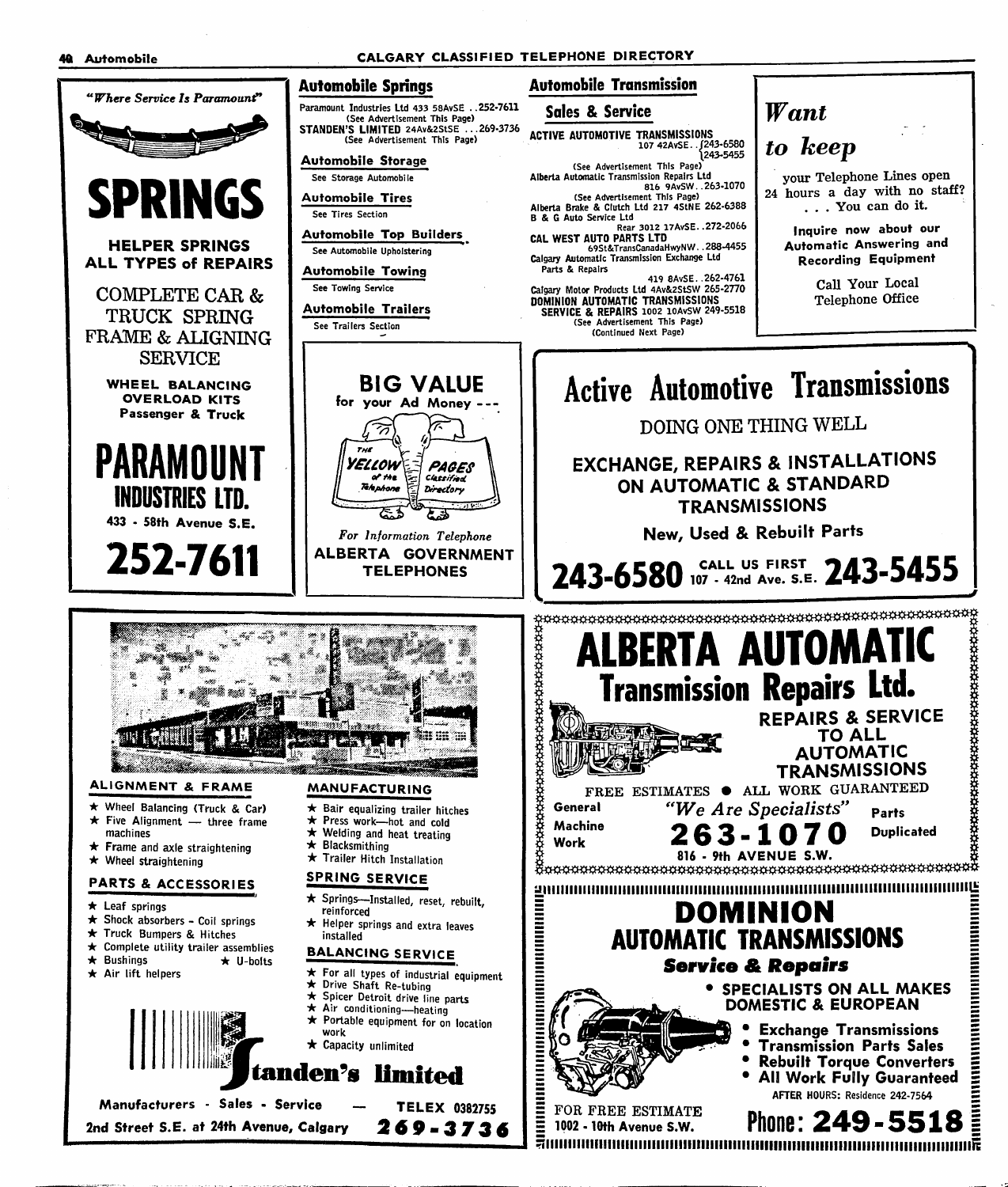"WHERE TO BUY IT" Automobile 41

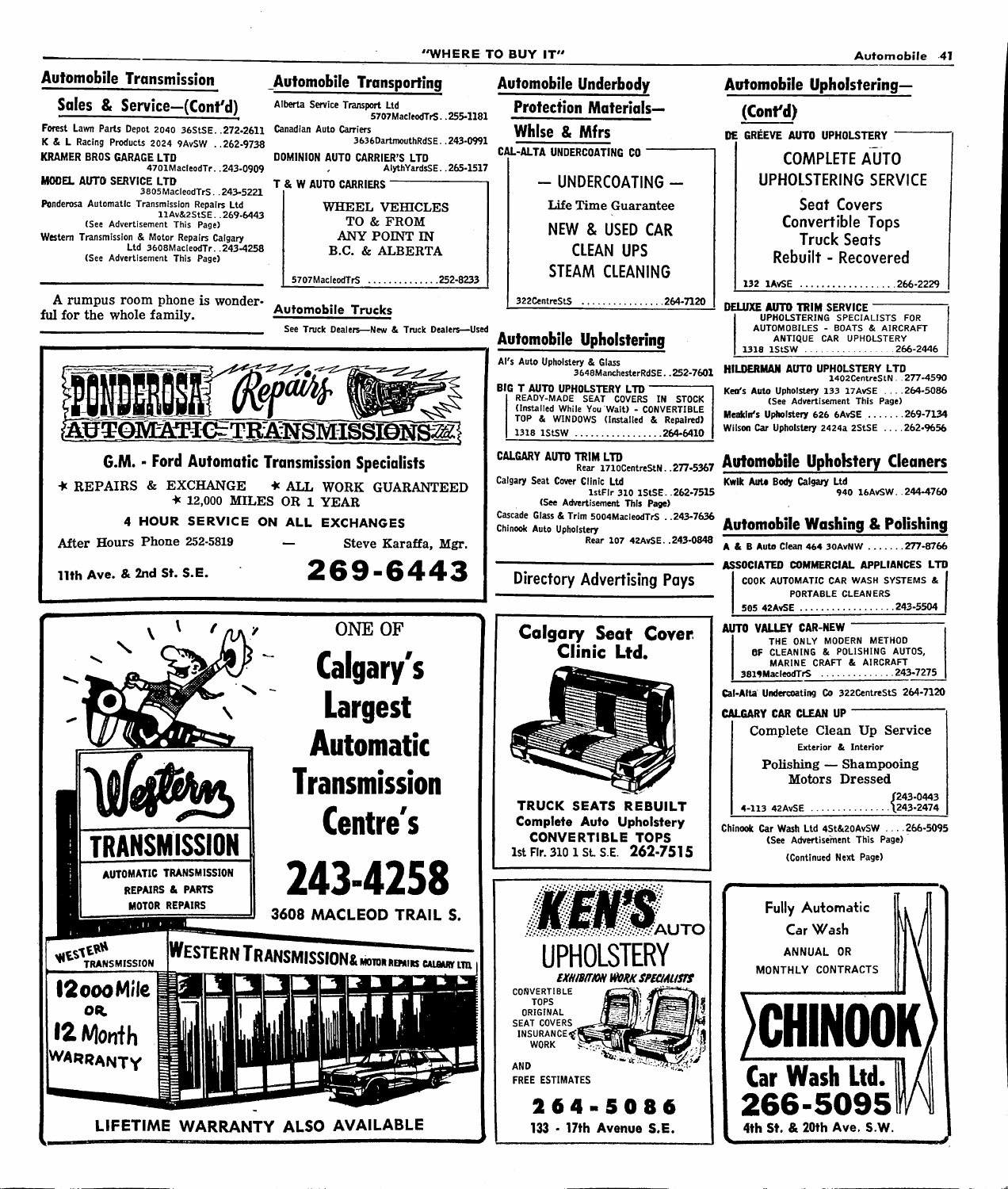## 42 Automobile CALGARY CLASSIFIED TELEPHONE DIRECTORY



## Automobile Washing & Automobile Wheel Aligning Automobile Wreckers City Centre Car Wash Ltd 112 4AvSW . .262-3868 (See Advertisement This Page) SOFSPRA COIN OPERATED CAR WASH Cars - Trucks - Motors & Equipment 24 HOUR SERVICE<br>E ................272-5656 1812 35StSE ..................272-5656 |<br>ik Kar Wash 718 17AvSW .........263-4017 ALBERTA TIRE FREE "ALINEMENT" CHECK "BEAR" EQUIPMENT 525 11AvSW ...................26 (See Advertisement This Page) 3819MacleodTrS. .243-1278 4815MacleodTrS. .243-0953 UNDERCOATING 108 2AvSW .................262-6196 BROWN H & SON SHELL SERVICE 3919MorleyTrNW. CALGARY FRAME & ALIGNMENT LTO 107 42AvSE. Calgary Motor Products Ltd 4Av&2StSW DETROIT AUTO BODY WORKS  $123$   $15$  AvSW. EO & TED'S SERVICE LTD 1StSW&11Av. . GLOBE STEERING CLINIC 1502 11AvSW.. HIscox West End Garage Ltd 12Av&5StSW... HOOVER'S 66 SERVICE<br>| OUR SPECIALTY — WHEEL ALIGNMENT ROCKET CAR WASH 59l2MacIeodTrS 255-6311 (See Advertisement This Page) WestbrookShoppingCentreSW. .242-3935 Sofspra Coin Operated Car Wash Forest Lawn 1812 35StSE. .272-5656 2036 42AvSW. .243-6754 W K Car Wash Ltd 515 73AvSW ......252-6706 519 34AvSE. .243-1919 Automobile Washing & Polishing & BALANCING SERVICE Dealer, Al Hoover 2803 17AvSW ..................24 1715CentreStN... [277-4841 KRAMER BROS GARAGE LTD 4701MacleodTr. MODEL AUTO SERVICE LTD 3805MacleodTrS. ' North Hill Auto Body Works Ltd OK Tire Stores (Calgary) Ltd 4115MacleodTrS.. PARAMOUNT INDUSTRIES LTD EXPERT WHEEL ALIGNMENT WHEEL BALANCING FRONT END REPAIRS 433 58AvSE ..................252-7611 Auto Valley Car-New 3819MacleodTrS . .243-7275 CALGARY AUTOMATIC CAR WASH LTD WESTERN CANADIAN EQUIPMENT DISTRIBUTORS Coin Operated — Fully Automatic<br>718 BAuSW One of the World's Largest Manufacturers of a Complete Line of Used Car Reconditioning Materials 3819MacleodTrS 243-1278 Paul's Husky Service 2001BownessRdNW 283-2183 (See Advertisement This Page) STANDEN'S LIMITED WHEEL ALIGNMENT & BALANCING TRUCK & TRAILER SPECIALISTS FRAME STRAIGHTENING & ALIGNING 24Av&2StSE ...............269-3736 STEVE'S BODY SHOP LTD 138 3AvSE 263-8568 SUPERIOR PAINT & BODY SERVICE LIMITED 101 l7AvSW. .263-3165 TUXEDO AUTO SERVICE 2319CentreStN. .277-4374 EVERY customer to Tele-A handy guide to folks who phone service in the Calgary & serve or sell — the YELLOW District receives a copy of this

PAGES are an "extra" that directory and your Advertisemakes your telephone more ment in it is always to be valuable. The settlement of the state of the state of the valuable.

Ē

Complete Brake Relining<br>
20,000 Mile Brake Guarantee<br>
POWER UNIT SERVICE<br>
BRAKE DRUM TURNING<br>
BEAR WHEEL ALIGNMENT<br>
WHEEL BALANCING<br>
Paul Eriksen, Prop.

SUPER **BRAKE** 

POWER UNIT SERVICE BRAKE DRUM TURNING BEAR WHEEL ALIGNMENT WHEEL BALANCING

Paul Eriksen, Prop. 2001 Bowness Road N.W.

of your

and . . .

| <u>a</u>             |                                                                                           |
|----------------------|-------------------------------------------------------------------------------------------|
|                      | ACADEMY AUTO PARTS (1966) LTD                                                             |
|                      | AUTO WRECKING                                                                             |
|                      | NEW & USED PARTS                                                                          |
| 3-8200               | & TIRES                                                                                   |
| 282-5677             | Exchanges on Transmissions, Motors,<br>Generators, Etc.                                   |
| 243-4559<br>265-2770 | SALVAGE BOUGHT                                                                            |
|                      | (2 Blocks East of United Trailer)                                                         |
| 262-4818             | (277-6767                                                                                 |
| 262-7111             | ALBERTA CAR SALVAGE                                                                       |
| 244-3532             | We Pay Higher Cash Prices<br>For Scrap Cars & Trucks                                      |
| 262-4764             | WE SELL USED PARTS FOR LESS                                                               |
| <b>INMENT</b>        | TRANSMISSIONS - MOTORS - TIRES, Etc.<br>Richard (Dick) Smith                              |
| 49-2762              |                                                                                           |
| 243-0909             | Cal West Auto Parts Ltd<br>69St&TransCanadaHwyNW288-4455<br>(See Advertisement This Page) |
|                      | 243-5221 Calgary Auto Parts 211 10StNW 283-1446                                           |
| (277-1844            | (See Advertisement This Page)                                                             |
| 1277-4841            | (Continued Next Page)                                                                     |
| 243-4231             |                                                                                           |
|                      |                                                                                           |

Look for products and services under the most common terms that describe them. You'll find them there or you will be referred to the heading where they are listed.

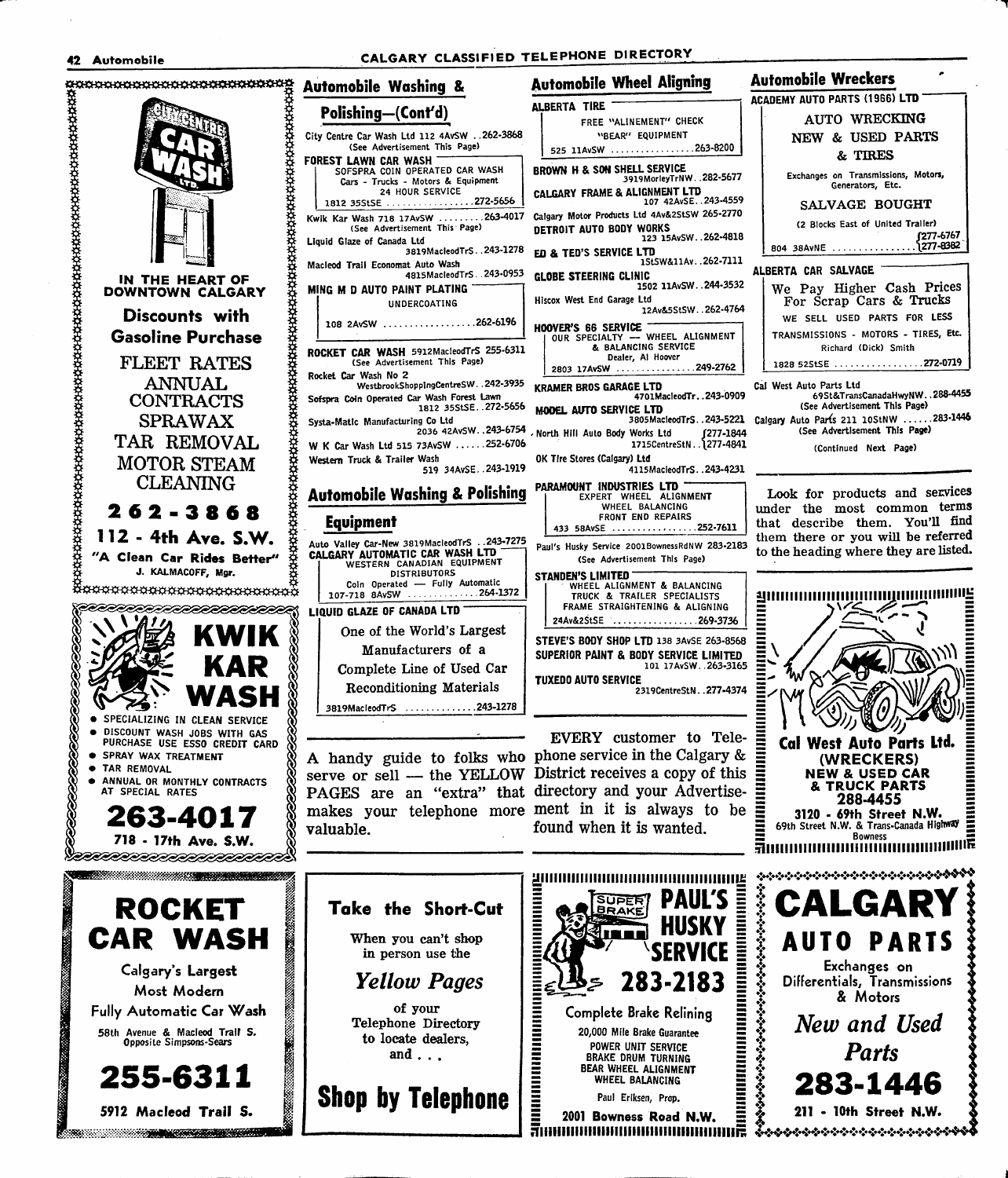

|  $\begin{array}{c}\n 2501 \\
 \hline\n 2501\n \end{array}$ <br>  $\begin{array}{c}\n 1 \\
 4\n \end{array}$ <br>  $\begin{array}{c}\n 1 \\
 2\n \end{array}$ 

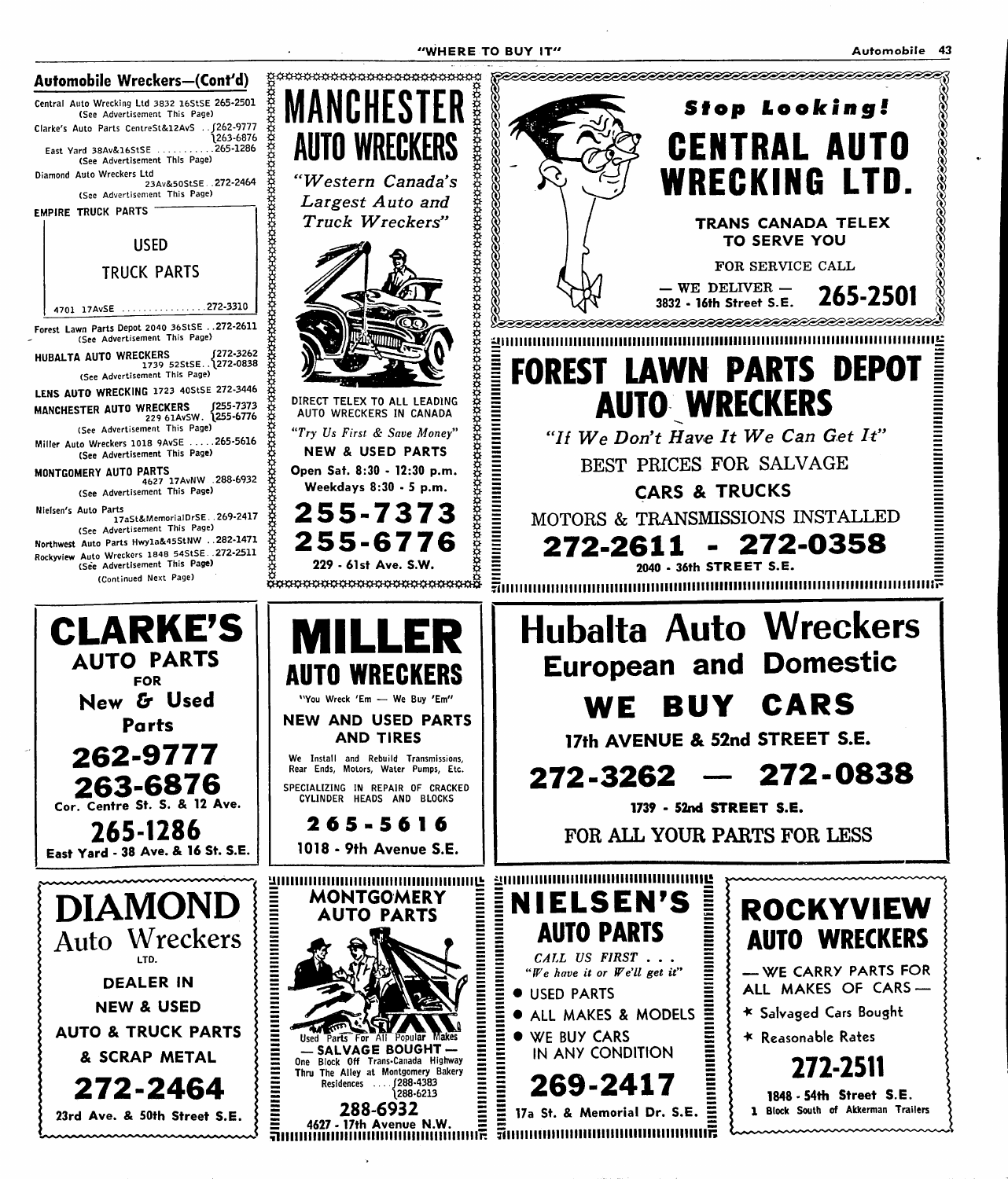